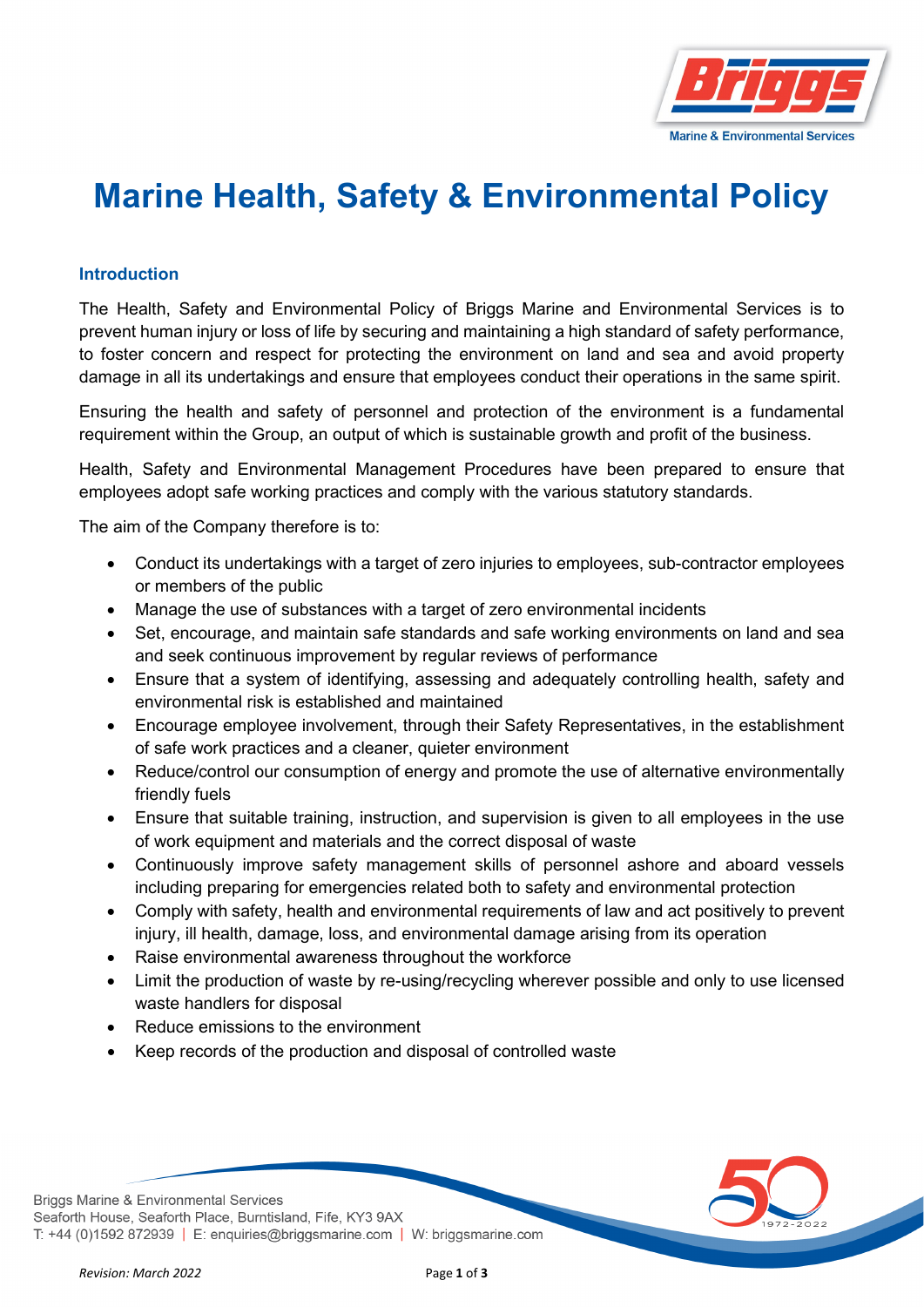

## **Third-Party Information**

Briggs Marine and Environmental Services also recognise the duty to ensure, so far as is reasonably practicable that persons not in their employment who may be affected by what they do, are not exposed to risks to their Health and Safety.

This is especially relevant with respect to principal contractors and sub-contractors and when carrying out operations where the public may be close by or have legitimate access to areas near work operations. To this end, work areas and operations will be assessed, and relevant hazards made known to any persons who could be affected by the operations.

## **Employee Responsibilities**

All employees must be aware that they have a duty under Sections 7 and 8 of the Health and Safety at Work Etc Act 1974 to take reasonable care for their own safety and the safety of any others who may be affected by their acts or omissions. They must also co-operate with the Employer and others to enable them to comply with their duties under the Act. The Act also prohibits the intentional or reckless interference with, or misuse of, anything provided in the interests of health and safety. It is the policy of Briggs Marine and Environmental Services that operations within the company will be carried out to meet the requirements of the Health and Safety at Work Act Etc 1974.

Shipboard activities will be carried out in accordance with the Merchant Shipping and Fishing Vessels (Health and Safety at Work) Regulations 1997 and will also comply with the requirements of the Merchant Shipping (International Safety Management (ISM) Code) Regulations 2018.

An ISM Procedures Manual has been developed to ensure compliance with this code. The Briggs Marine and Environmental Services Health, Safety and Environmental Procedures and the ISM Ship Safety Management Manual form an integral part of this policy.

The responsibility for implementing and operating this Policy rests with the Vessel Masters. They will keep the effective implementation and operation of this Policy under continual review.

Within the guidelines provided by this Policy, all employees have a part to play in maintaining high standards of safety and in achieving full compliance with legal requirements. The basic need is for every employee to take care of him or herself, colleagues, and the public.

The Company is responsible for ensuring that all its employees receive the necessary training to carry out their duties in a safe manner and that staff charged with particular responsibilities for safety are able to fulfil those duties and obligations.